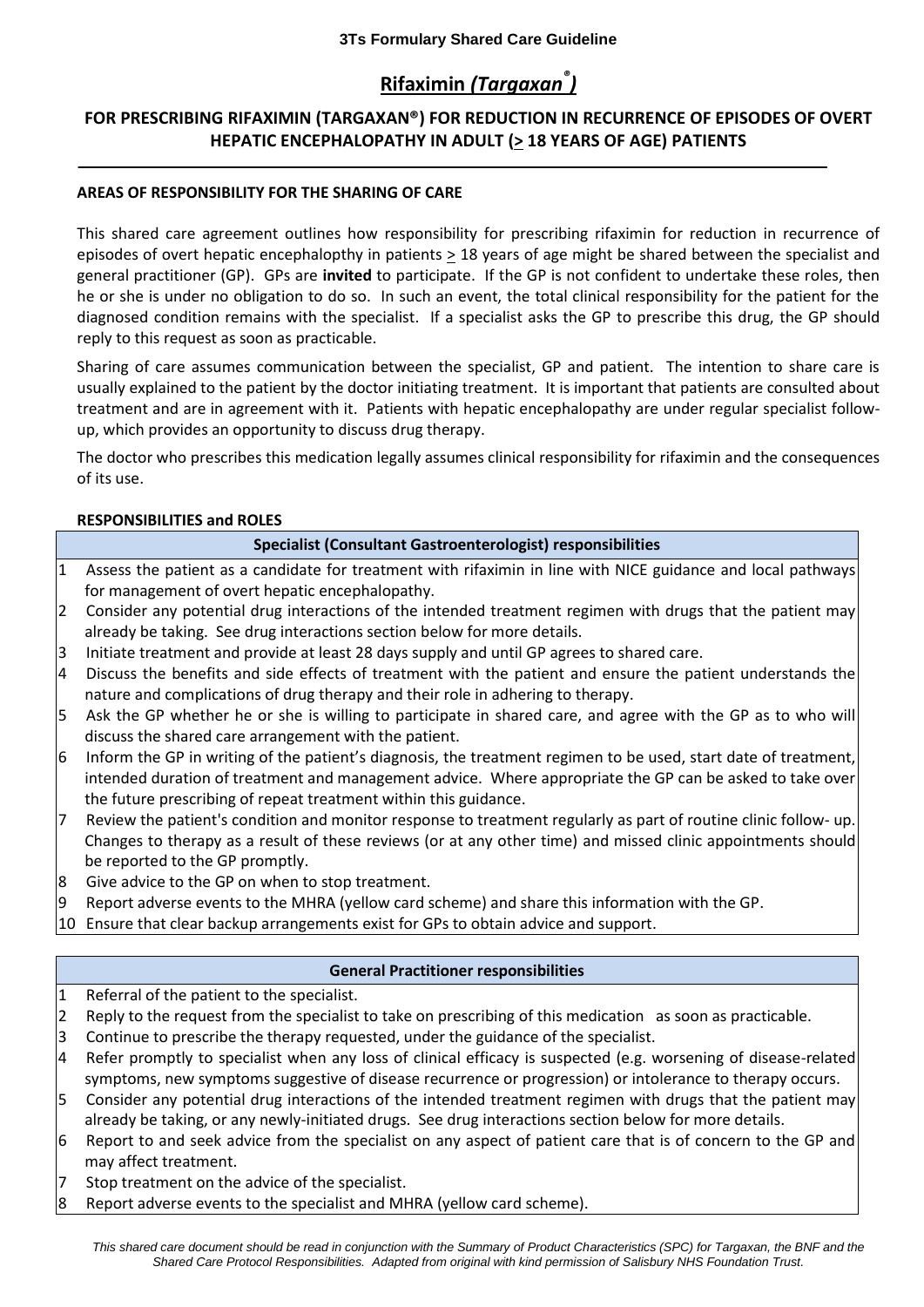### **Patient's role (or that of carer)**

- 1 Report to the specialist or GP if he or she does not have a clear understanding of the treatment.
- 2 Share any concerns in relation to treatment with the medicine.
- 3 Report any adverse effects to the specialist or GP whilst taking the medicine.
- 4 If the patient is seen by another service, clinic or hospital, they should advise the healthcare professionals offering treatment about their treatment, particularly if new medicines are administered or prescribed.

### **BACK-UP ADVICE AND SUPPORT**

| Contact details                                    | Telephone No.                                     | <b>Bleep</b>             | Fax | Email address:             |
|----------------------------------------------------|---------------------------------------------------|--------------------------|-----|----------------------------|
| Dr Moby Joseph, Consultant Hepatologist.           | 01793604143                                       | $\overline{\phantom{0}}$ |     | moby.joseph@gwh.nhs.uk     |
| Dr Andrew Claridge, Clinical Lead Gastroenterology | 01793605270                                       | $\overline{\phantom{a}}$ |     | Andrew.Claridge@gwh.nhs.uk |
| Gastroenterology Registrar                         | 01793604020 (switchboard) then ask to bleep them. |                          |     |                            |
| <b>Medicines Information</b>                       | 01793605369                                       | $\overline{\phantom{a}}$ |     | medinfo@gwh.nhs.uk         |

# **SUPPORTING INFORMATION**

# **Background Information**

Hepatic encephalopathy is a neurological complication of liver disease with devastating effects on the affected patients, their family and carers. While HE is commonly seen in decompensated cirrhosis- 40% of such patients will be affected- it is usually episodic and precipitated by identifiable and treatable causes, such as infection. A minority of patients with recurrent disease and no reversible cause may benefit from treatment with Rifaximin, which has recently been the subject of the **NICE technology appraisal guidance [TA337], March 20151,2,3 .**

Rifaximin is to be prescribed within the terms of its licence, its marketing authorisation and NICE guidance, i.e. as an option to reduce recurrence of episodes of overt hepatic encephalopathy.

Rifaximin is considered as an addition to lactulose and after potential precipitating factors for HE have been investigated, identified and addressed.

#### **How is Hepatic Encephalopathy Defined?**

- Hepatic encephalopathy (HE) is a *brain dysfunction* caused by *liver insufficiency* and/or porto-systemic shunting; it manifests as a *wide spectrum of neurological or psychiatric abnormalities* ranging from subclinical alterations to coma
- *Recurrent HE* denotes more than 1 episode within a 6-month timeframe
- *Overt HE* denotes clinically demonstrable brain dysfunction, corresponding to West Haven criteria 2-4, such as:
	- o Lethargy, disorientation, dyspraxia, asterixis
	- o Somnolence, gross disorientation, bizarre behaviour
	- o Coma

#### **What is Rifaximin?**

Rifaximin is a minimally-absorbed derivative of the antibiotic rifamycin, which decreases the intestinal production and absorption of ammonia, a key player in the pathogenesis of HE.

#### **What is the aim of therapy?**

To reduce "the recurrence of episodes of overt hepatic encephalopathy in people aged 18 years or older". Additional aims include:

- Reduction in hospital admissions
- Reduction in hospital length of stay
- Improvement in quality of life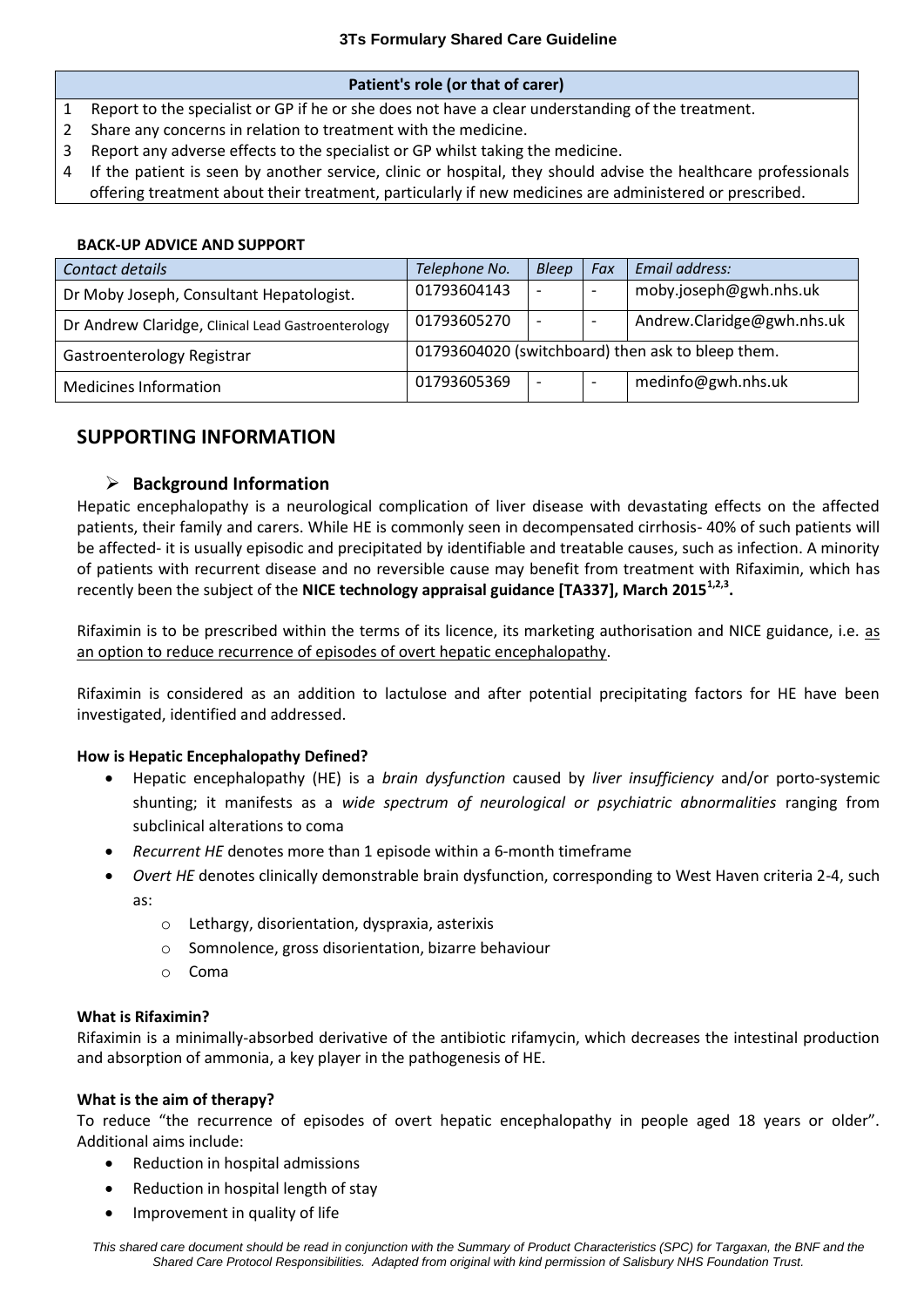## **How is treatment effect evaluated?**

- Regular review in Gastro/Hepatology Outpatients (e.g. 4-12 week intervals, as appropriate)
- Maintenance/preventative therapy: reduction in number and frequency of episodes of overt HE; reduction in associated hospital admissions
- "Breakthrough" episodes of overt HE (usually requiring hospital admission) will be examined by a Consultant Hepatologist on a case-by-case basis to determine whether continuation of treatment is appropriate
- Prospective audit of use in secondary care

## **Time to Response**

As this is a therapy to reduce recurrence, there is no specific time to response.

## **Pre-Treatment Assessment**

Pre-treatment assessment is conducted by a specialist (Consultant Hepatologist).

## **Ongoing Monitoring**

Ongoing monitoring is conducted by a specialist (Consultant Hepatologist).

# **Dosage and Administration**

Rifaximin 550mg, orally, twice daily. The dose should be taken with a glass of water and can be administered with or without food.

No dosage adjustments are necessary in the elderly or those with hepatic impairment although caution is advised in those patients with severe hepatic impairment (Child-Pugh C or MELD score >25). Caution is also advised in patients with impaired renal function.

# **Duration of Treatment**

Decision to be made in collaboration with/by a Consultant Gastroenterologist

- Typically for 6 months before re-evaluation. If treatment is to continue beyond 6 months the Specialist must give explicit advice on how to review ongoing treatment.
- May be stopped in the event of significant improvement or deterioration in liver function (e.g. with antiviral therapy, or in context of liver failure, respectively)
- Until liver transplantation or death
- Evidence of lack of efficacy (e.g. further recurrent episodes with other precipitants, such as infections or GI bleeding or electrolyte disturbance).

# **Contraindications and Precautions**

Hypersensitivity to rifaximin, rifamycin-derivatives or any of the tablet excipients, and in cases of intestinal obstruction.

Patients aged < 18 years.

Pregnancy and breastfeeding:

Pregnancy: manufacturer advises avoid—toxicity in animal studies

Breastfeeding: rifaximin or its metabolites are unlikely to be present in milk in significant amounts, but manufacturer advises avoid.

# **Special Considerations**

 Clostridium difficile associated diarrhoea (CDAD) has been reported with use of nearly all antibacterial agents, including rifaximin. The potential association of rifaximin treatment with CDAD and pseudomembranous colitis (PMC) cannot be ruled out.